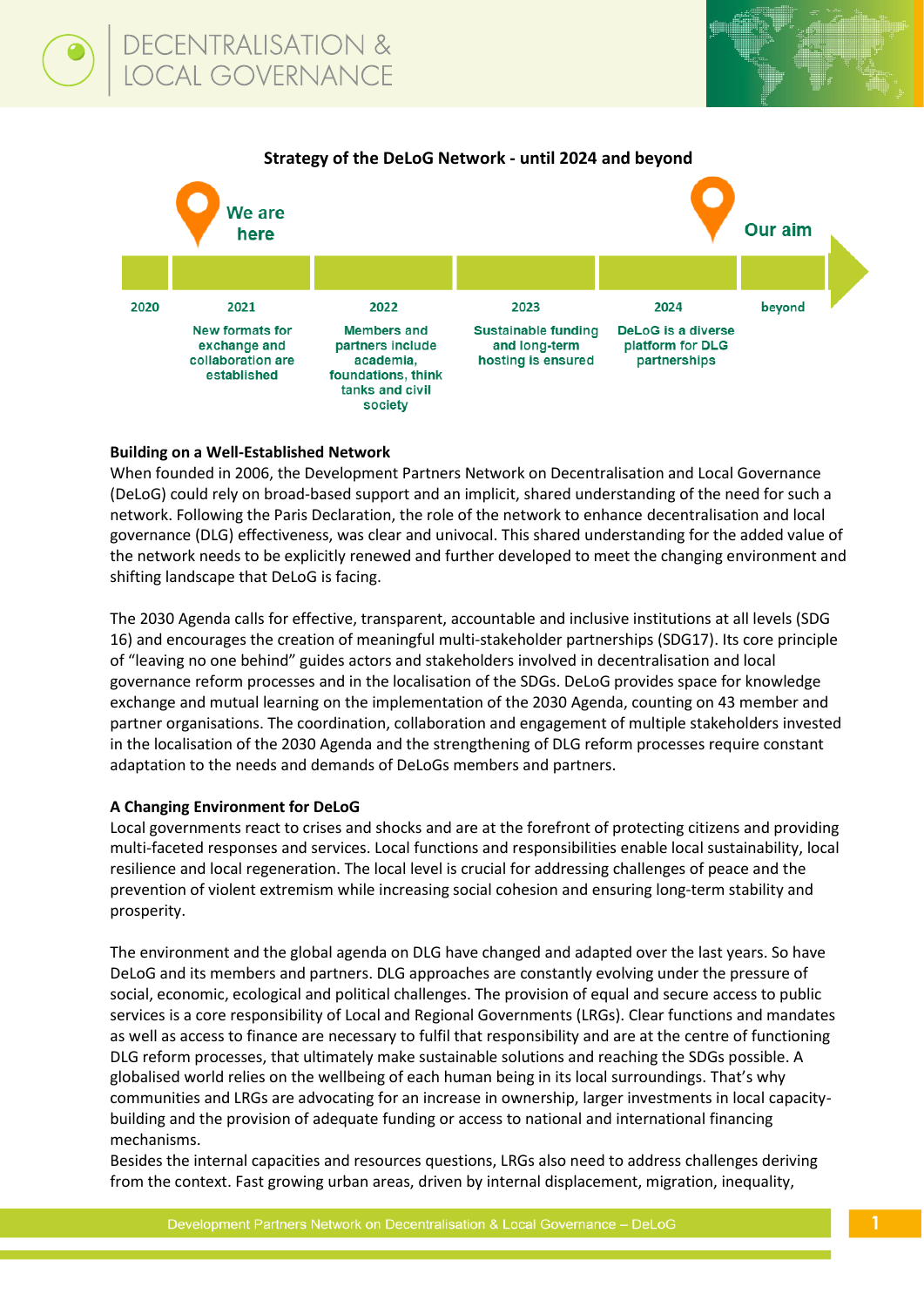poverty or climate change put tremendous pressure on local governments and the promise of improved local service delivery. Citizens demand their right to be included in democratic processes and to get access to justice and rule of law in their local environment. That often calls for new legal frameworks and regulations, distribution of functions across levels and sectors of government, the involvement of multiple stakeholders, new mechanisms of dialogue and accountability as well as the strengthening of multilevel governance systems. This is further accompanied by digital transformation, which creates opportunities for LRGs to address these challenges, but also implies equal access to opportunities and capacity development, especially of skills and infrastructure to ensure the protection of data.

These already existing challenges and pressing issues are being reinforced by the COVID-19 pandemic. Rising poverty rates, the barriers to access to health and education are increasing inequalities globally. Local economies are hit harshly by lockdowns and the loss of purchasing power and investments. In many countries, restrictive measures imply lack of democratic control, political participation and reduced civic space. This changing environment calls for new ways of coordination, collaboration and partnership amongst organisations invested in the support of DLG reforms.

### **DeLoG's Challenges**

The extremely heterogeneous impacts of the COVID-19 pandemic have once again demonstrated the importance of investing in decentralisation reforms and LRGs by donors and development partners. If sufficiently equipped, LRGs will be in a better position to help analyse and address their communities' problems faster and deliver more suitable solutions. Strengthening cooperation and exchange between actors involved in DLG support is therefore key.

However, the global pandemic and the ongoing trend of digitalisation make working together more challenging than ever. On the one hand, they allow more participation, as geographical distance does not pose an obstacle anymore. On the other hand, digital tools are not accessible to everyone, posing a challenge to inclusion, and might also make it harder to work together in person, feel connected and be able to exchange with a person not a computer. Trust remains a critical resource for international cooperation and is based on relationships between people and organisations.

DeLoG needs to (re-)build and develop new ways of exchange to identify and discuss best practices of DLG support together, in the digital space as well as face-to-face. While some topics require long-term development, identification and processing of emerging trends need to be faster and demand driven. The network must ensure thematic agility in order to feed information and priorities into longterm development strategies. For this purpose, the diversity of actors in international cooperation is not sufficiently mirrored in the composition of membership. Relevant perspectives from the global south in the field of DLG must be included.

It is also critical to place the funding of the network as a common goal for all members and partners. Without it, the DeLoG Secretariat cannot generate the tangible benefit for the network.

#### **Purpose of this Strategy**

Throughout 2020 DeLoG conducted a consultation process to get a common understanding of the networks added value for members and partners and a clear vision of its future objectives. The aim of the process was to establish a stable funding and create a shared understanding of each member's and partner's responsibility.

During this process scenarios for the sustainable future of the network were identified, including five strategic areas for potential development. The DeLoG Strategy 2021-2024 provides a path to integrate these areas and orient the common work and cooperation of the network until 2024 and beyond. It paves the way for developing the network towards a global partnership for "Effective Decentralisation and Local Governance Support".

In the chart below, you will find these areas of action for each coming year until 2024. The activities to be conducted during this period are developed in line with members and partners priorities and documented in annual operational plans.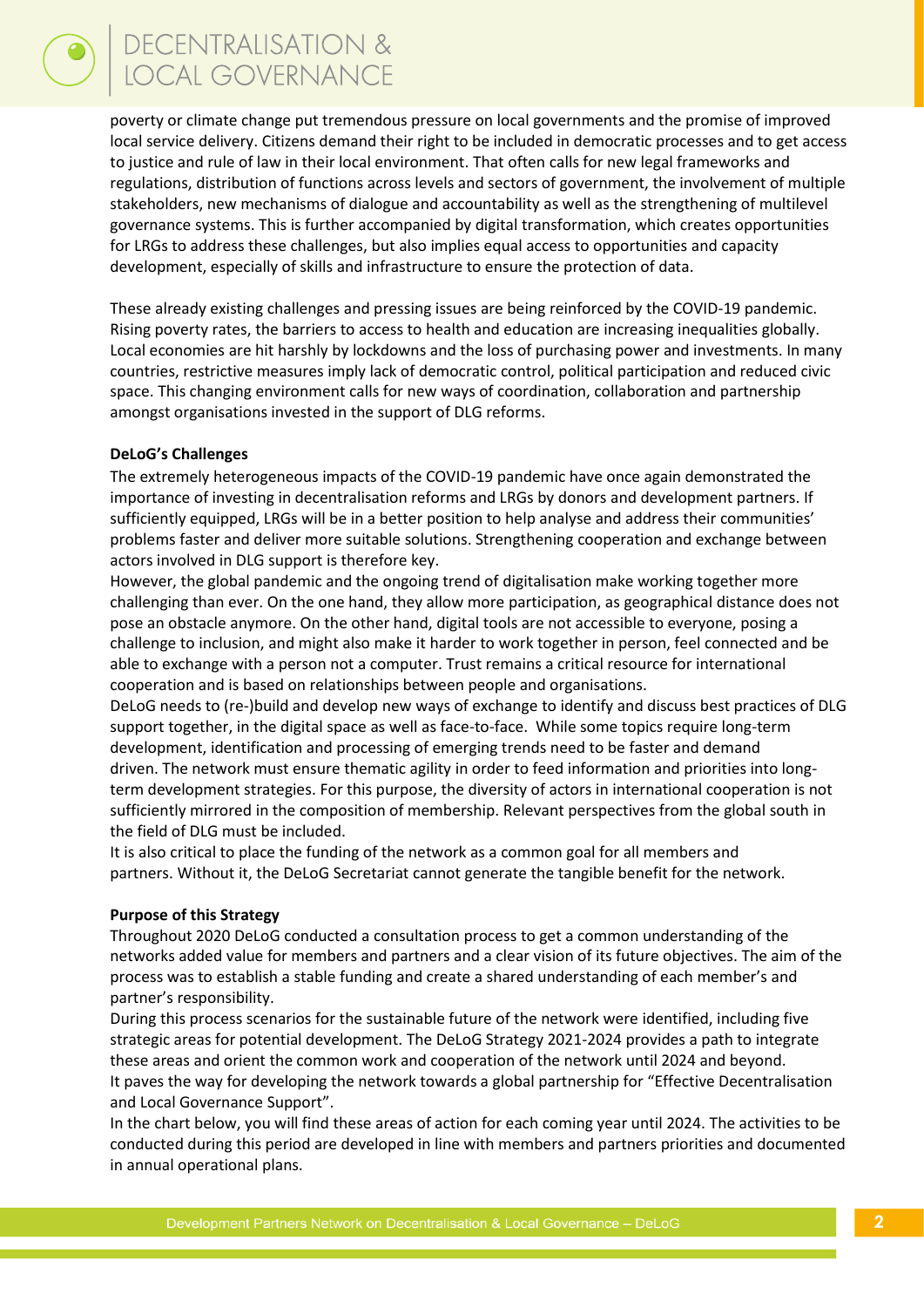# DECENTRALISATION &<br>LOCAL GOVERNANCE  $\bigodot$

| <b>Strategic</b><br><b>Objectives</b><br><b>Strategic Areas</b><br>of Action | 2021<br><b>New formats for</b><br>exchange and<br>collaboration are<br>established | 2022<br><b>M&amp;P</b> include<br>academia,<br>foundations,<br>think tanks and<br>civil society | 2023<br><b>Sustainable</b><br>funding and<br>long-term<br>hosting are<br>ensured | 2024<br><b>DeLoG</b> is a<br>diverse<br>platform for<br><b>DLG</b><br>partnerships | 2025<br>beyond |
|------------------------------------------------------------------------------|------------------------------------------------------------------------------------|-------------------------------------------------------------------------------------------------|----------------------------------------------------------------------------------|------------------------------------------------------------------------------------|----------------|
| <b>Membership</b>                                                            |                                                                                    |                                                                                                 |                                                                                  |                                                                                    |                |
| <b>Policy Dialogue</b>                                                       |                                                                                    |                                                                                                 |                                                                                  |                                                                                    |                |
| <b>Knowledge Exchange</b><br>and Mutual Learning                             |                                                                                    |                                                                                                 |                                                                                  |                                                                                    |                |
| <b>Financial</b><br><b>Sustainability</b>                                    |                                                                                    |                                                                                                 |                                                                                  |                                                                                    |                |
| <b>Topics and Diversity</b>                                                  |                                                                                    |                                                                                                 |                                                                                  |                                                                                    |                |
|                                                                              |                                                                                    |                                                                                                 |                                                                                  |                                                                                    |                |

 $\rightarrow$  **= Start/ Continuation of Process**  $\rightarrow$  = Milestone reached and objective further developed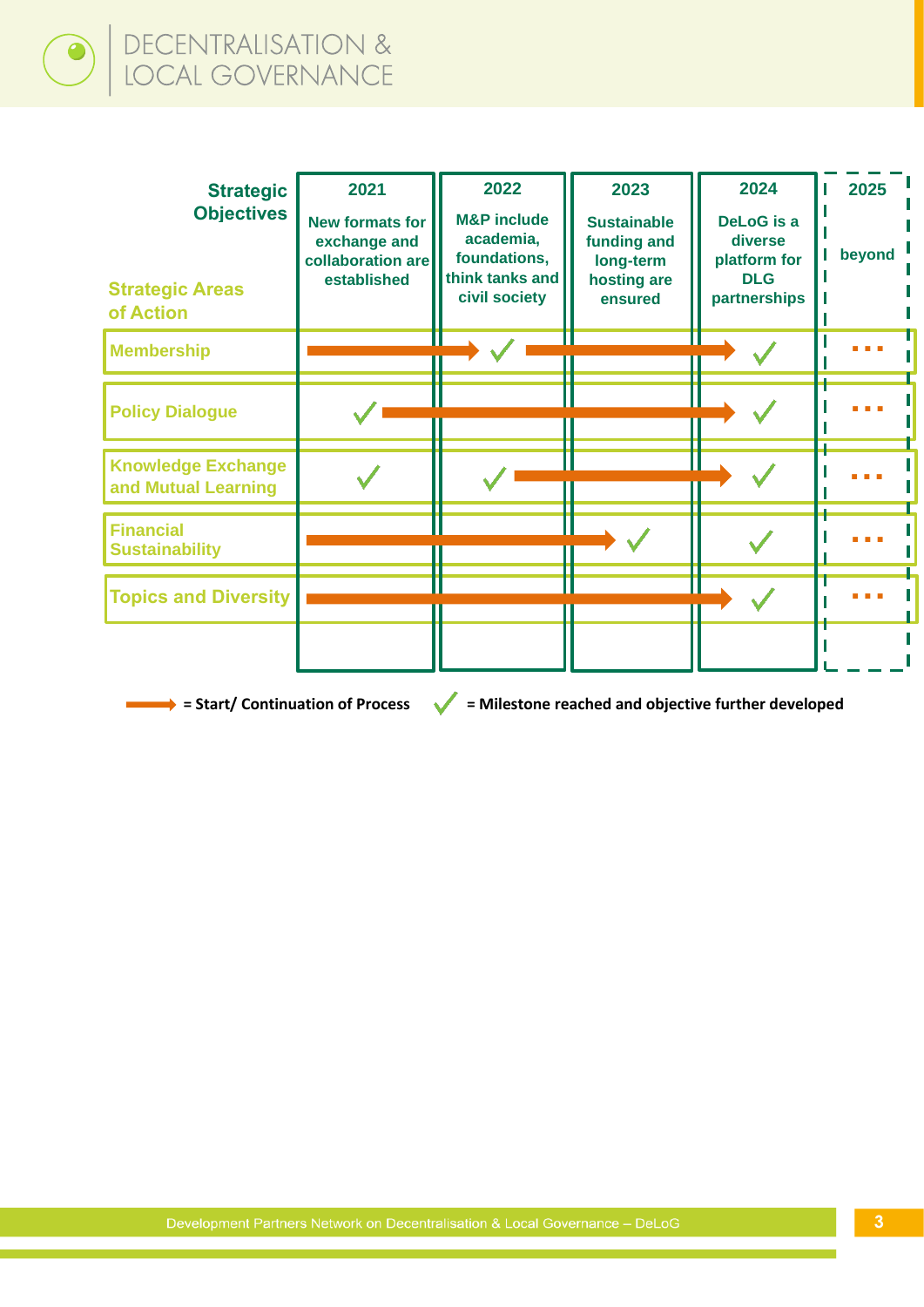## **DECENTRALISATION &** *OCAL GOVERNANCE*

## **Strategic Area of Action 1: Membership**

DeLoG brings relevant actors invested in DLG support together. The network is currently composed of members and strategic partners who are mainly bi- and multilateral development partners.

DeLoG membership is open for development partners who are defined as bi- and multilateral donors and implementing agencies active in the field of DLG (e.g. respective ministries, state development agencies, UN agencies, Development Banks, etc.).

DeLoG holds and explores strategic partnerships with key stakeholders and recognised actors aiming at advancing DLG related issues. This includes for example other networks and international platforms of local authorities and their associations.



## **DeLoG Membership in Numbers as of 2021**

All members and strategic partners promote multi-stakeholder and multi-level governance strategies, provide new and innovative approaches to DLG and therefore contribute to the outreach and added value of the network.

Developing from a network to a partnership requires involvement and networking with organisations that pursue the same objective of strengthening DLG reforms and can bring in new perspectives and knowledge. An increased involvement of civil society, foundations, academic institutions and think tanks, especially from the global south, will diversify the dialogue within DeLoG and thus contribute to enriching the debate around DLG.

**Strategic Objective 1: Over the year 2022 and beyond, DeLoG diversifies its members and partners landscape aiming to include perspectives from the global south.**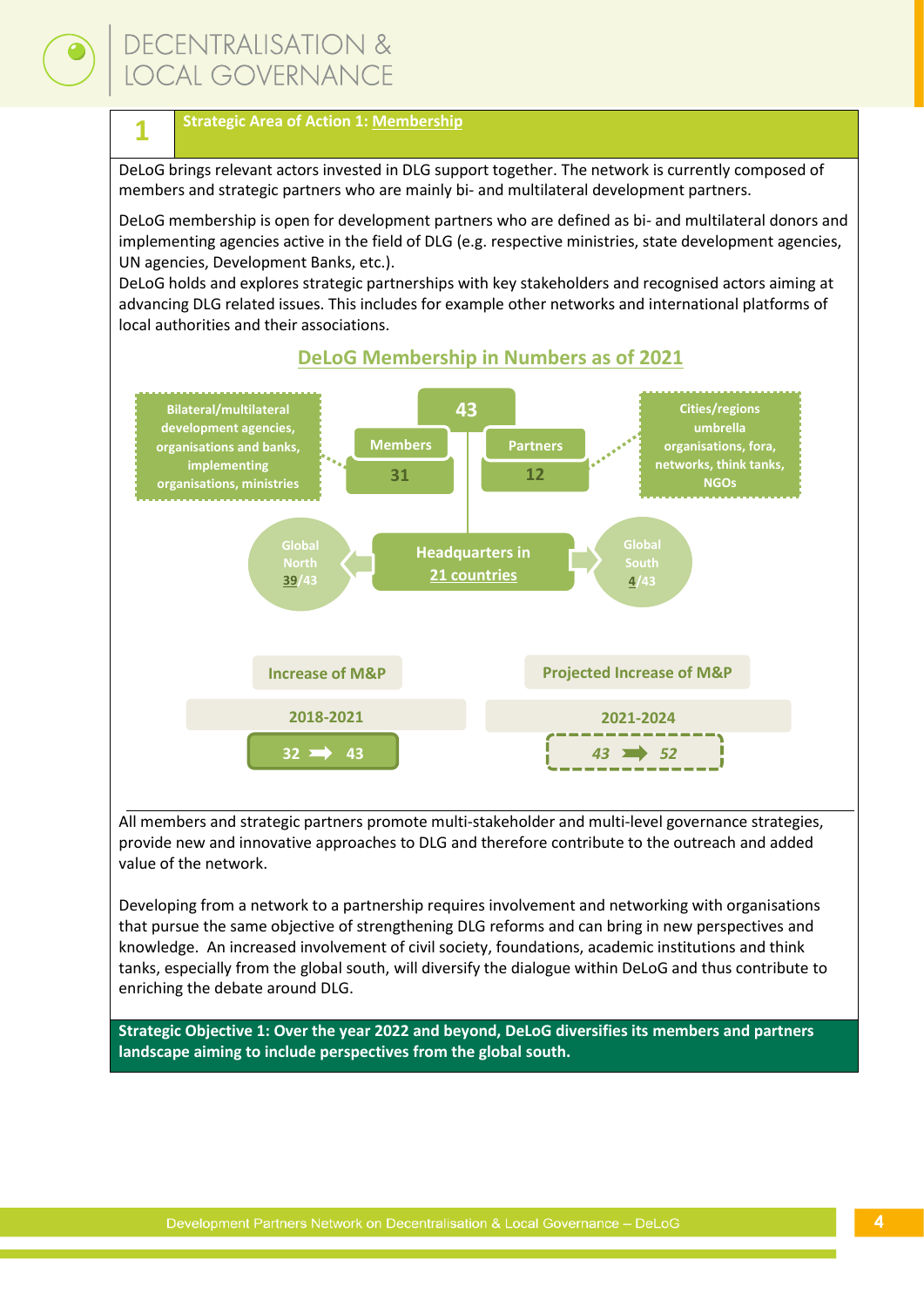

## **Strategic Area of Action 2: Policy Dialogue**

DeLoG is an evolving network of a variety of development organisations. Together they create synergies, develop resilience, deal with common challenges, and multiply and amplify the efforts to foster sustainable change. DeLoG enables partnerships to actively influence the localising of the Global Development Agendas.

Localising Global Development Agendas (2030 Agenda, New Urban Agenda and beyond) requires effective policy dialogue between multiple and diverse stakeholders. By facilitating dialogue between technical and political actors and stakeholders working in DLG at different levels of the policy-making process, DeLoG bridges the gap between the local and the global level. The network ensures that practitioners and stakeholders can not only share best practices and lessons learnt among themselves but also with actors closer to influencing policy processes. Thus, the needs of local actors are integrated in regional and global strategies leading to the development and implementation of inclusive, needsbased processes.

Through promoting and implementing new exchange initiatives, DeLoG aims to provide its members and partners with the opportunity to call on the expertise and help of actors involved at DLG from local to global level. It offers space to pitch innovative ideas, discuss emerging topics, identify synergies and pave the way for new long-term collaboration and partnerships.

**Strategic Objective 2: DeLoG facilitates space for diverse and effective policy dialogue and new collaborations to localise current and future development agendas.** 

## **DeLoG Communication in Numbers as of 2021**

A central element of the DeLoG Secretariat is a frequent **communication with members and partners** and provision of relevant information:

| 15   | years of collaborations and counting!                                 |
|------|-----------------------------------------------------------------------|
| 16   | annual meetings in person (2020 online)                               |
| 8    | updates in average per year from the Secretariat                      |
| 1170 | experts and officials receive the DeLoG newsletter<br>every 6-8 weeks |
| 1218 | followers on Twitter                                                  |
| 310  | new followers in 2020 (+ 25% increase)                                |

*"The immense added value I get from being active in the DeLoG network is that, due to its warm, cooperative atmosphere, members trust each other, speak from the heart and share their knowledge, practical experiences as well as very hands-on methods and tools"*

**Björn Möller ICLD**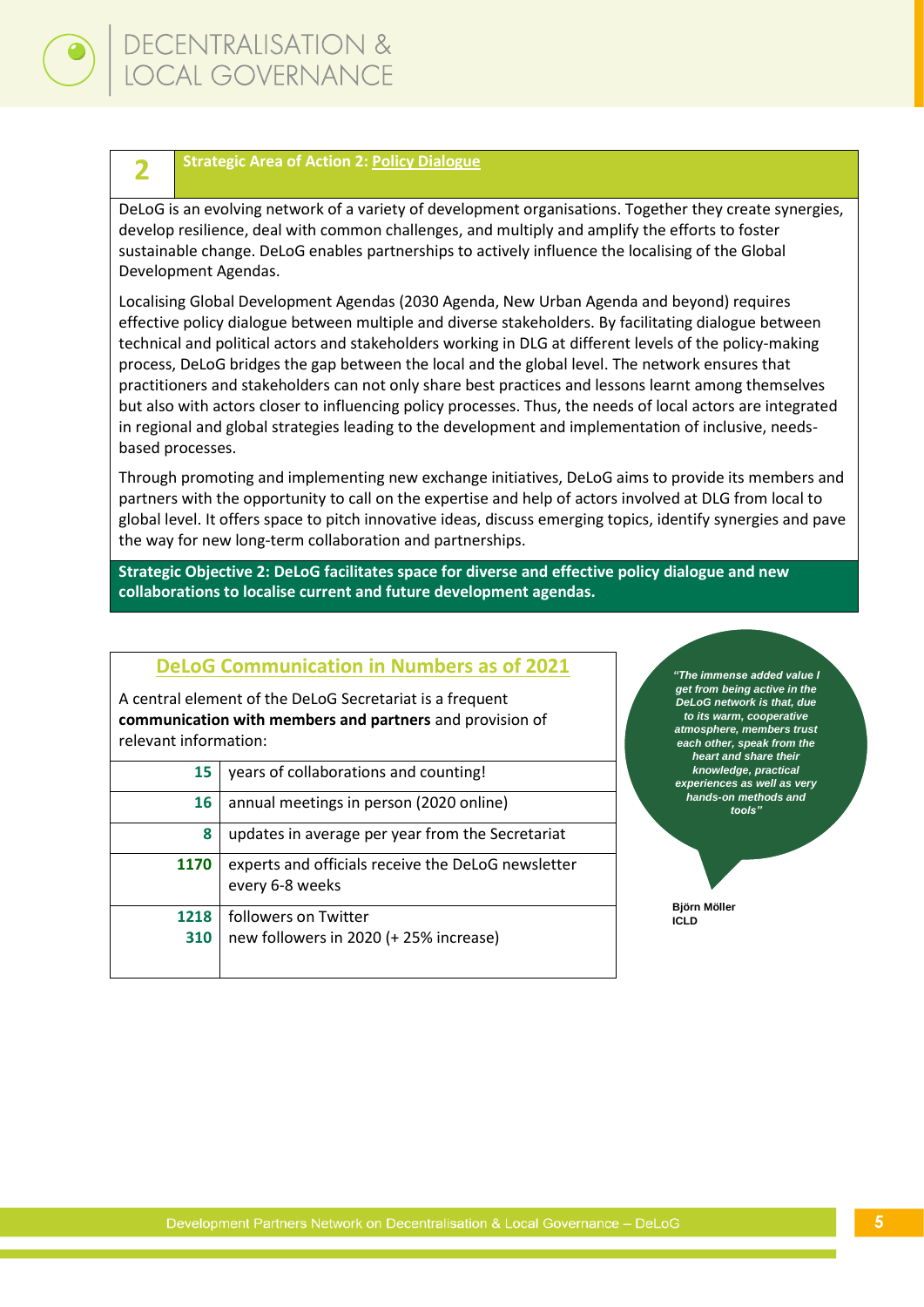

#### **Strategic Area of Action 3: Knowledge Exchange and Mutual Learning**

Learning and the exchange of knowledge are facilitated within the network and create the added value of DeLoG. As a community of practice, DeLoG members and partners meet at eye-level, connect informally and exchange information, tools and lessons learned on existing and emerging themes and challenges. DeLoG provides the fertile ground to challenge existing beliefs, widen the scope for discussion, inspire each other as well as develop innovate new approaches and instruments. It aims at building a common understanding of DLG and strengthening communication and connections among development partners to strengthen collaboration in the field of DLG.

DLG reforms rely on the identification and discussion of best practices and failures. Through new formats, including virtual and hybrid tools, DeLoG helps to facilitate learning and reflection beyond institutional boundaries. This will further add value to the knowledge exchange and joint learning among development partners and strengthen the role of DeLoG as a knowledge hub.

**Strategic Objective 3: The Secretariat encourages learning and exchange of knowledge by taking advantage of digital tools.**

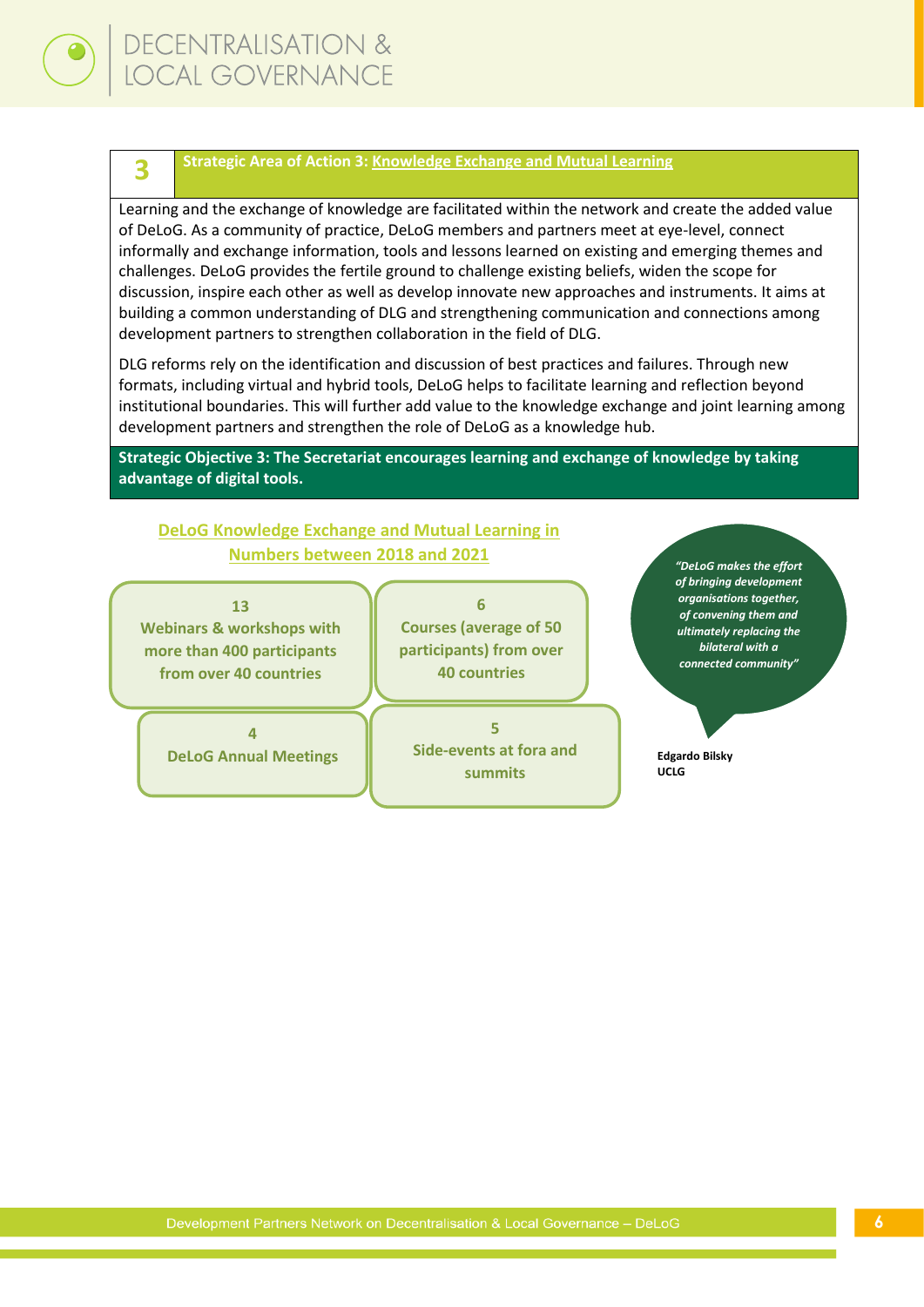#### **Strategic Area of Action 4: Financial Sustainability**

*"DeLoG is a common good. It moves beyond institutional interests and enables M&P's to create synergies"*

DeLoG was founded in 2006 and has grown into a relevant and prospering network. Today, it is more relevant than ever to create partnerships for effective DLG support to improve people's life. A reliable hosting and funding of the secretariat and network are a core element for the continuation and further development of DeLoG.

DeLoG is a common good. Therefore, the support for DeLoG is a shared responsibility of members and partners, who all benefit from the

**Serge Allou UCLG**

**4**

access to the DLG community and added value of DeLoG. However, to date, less than a handful members contribute financially. To create sustainability, more members and partners have to devote time and resources to the network's objectives by initiating

coordination efforts, joint activities or providing earmarked and core funding. By broadening up its financial support, the huge value of this global, multi-stakeholder network is secured.

Only reliable financial support from members assures the network's role and contribution to the debate and learning around effective DLG reforms for the coming years and beyond 2030.

**Strategic Objective 5: By 2023 DeLoG's sustainability is secured through the identification of a longterm host and predictable funding from more than two members.**